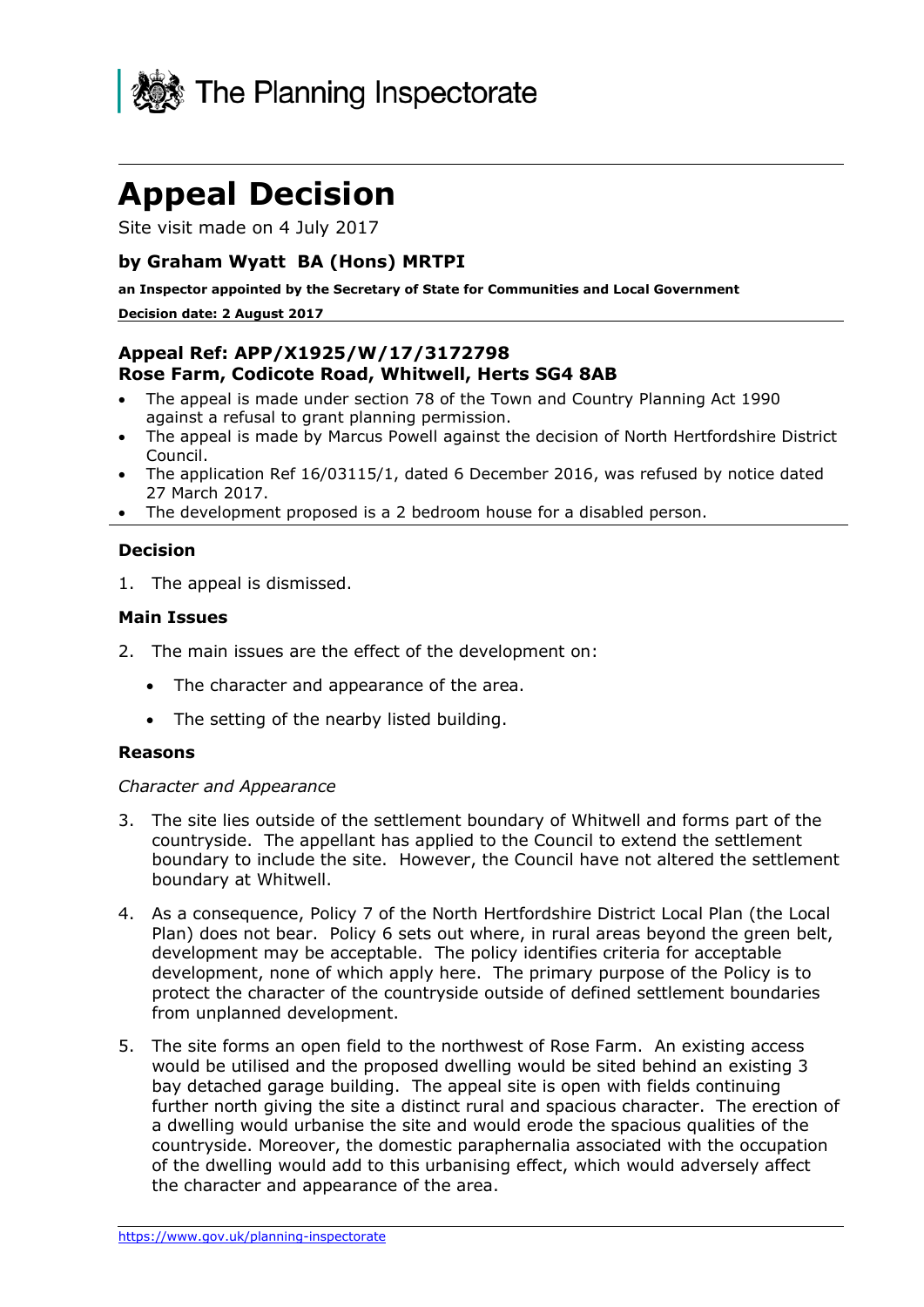- 6. I acknowledge that on the opposite side of Codicote Road is a row of dwellings which extend towards the centre of the village in a linear manner. This side of the road has quite a different character and is clearly distinct from the appeal site in that, with the presence of dwellings and other domestic buildings, it does not possess its open and spacious character.
- 7. Policy 29 of the Local Plan permits small scale housing to meet a proven need as an exception to Policy 6 and lists where a development may be acceptable. One such exception is where the occupation of a dwelling would be by a disabled person. The Policy also makes it clear that the need must not be able to be met elsewhere, must be secured to meet those needs for the long term and must be visually sympathetic. The dwelling would be occupied by the appellant's son who is profoundly deaf. The appellant's planning application was supported by Action on Hearing Loss, his consultant surgeon and others, including an Office for Disability Issues document $<sup>1</sup>$ .</sup>
- 8. The appellant has approached the Council's Housing Needs Officer to establish whether a suitable property for his son is available. The Council confirm that one with facilities such as flashing lights linked to doorbells and fire alarms is not currently available. However, the Council do suggest that the appellant contact the County Council as a grant may be available to fund the cost of future adaptions.
- 9. From the evidence provided, the appellant has not considered any private housing, whether for sale or rent, that may be available and could be adapted to meet his son's needs. Moreover, there is no evidence that the appellant has taken up the Council's suggestion to contact the County Council or whether a housing needs assessment has been undertaken, which was also suggested by the Council. Consequently, I can only give the appellant's evidence little weight that the needs of his son cannot be met elsewhere.
- 10. Furthermore, Policy 29 of the local plan also seeks to ensure that development proposals are visually sympathetic to the existing character of the settlement to which it would relate and does not detract from that character or the landscape around it. I have found that the proposed dwelling would have a detrimental impact on the character and appearance of the area.
- 11. I do not agree that the site is sufficiently shielded by landscaping and fencing so that the development would not be visible from public views. Moreover, there is no guarantee that existing or even proposed planting would remain permanently to screen views of the dwelling.
- 12. On the first main issue I therefore conclude that the proposed development would have a detrimental impact on the character and appearance of the area. The development would therefore be contrary to Policies 6, 29 and 57 of the local plan which seek, amongst other things, to protect the countryside from development that would harm its character and appearance.

# *Listed building*

13. The proposed dwelling would be sited adjacent to Rose Cottage which is a Grade II listed building. The glossary at Annex 2 of the National Planning Policy Framework (the Framework) tells us that the significance of a heritage asset derives not only from its physical presence but also from its setting. Paragraph 131 of the Framework emphasises the need to take account of the desirability of sustaining and enhancing the significance of heritage assets. The listed building is a

j  $1$  Office for Disability Issues. Independent Living: A cross-government strategy about independent living for disabled people, February 2008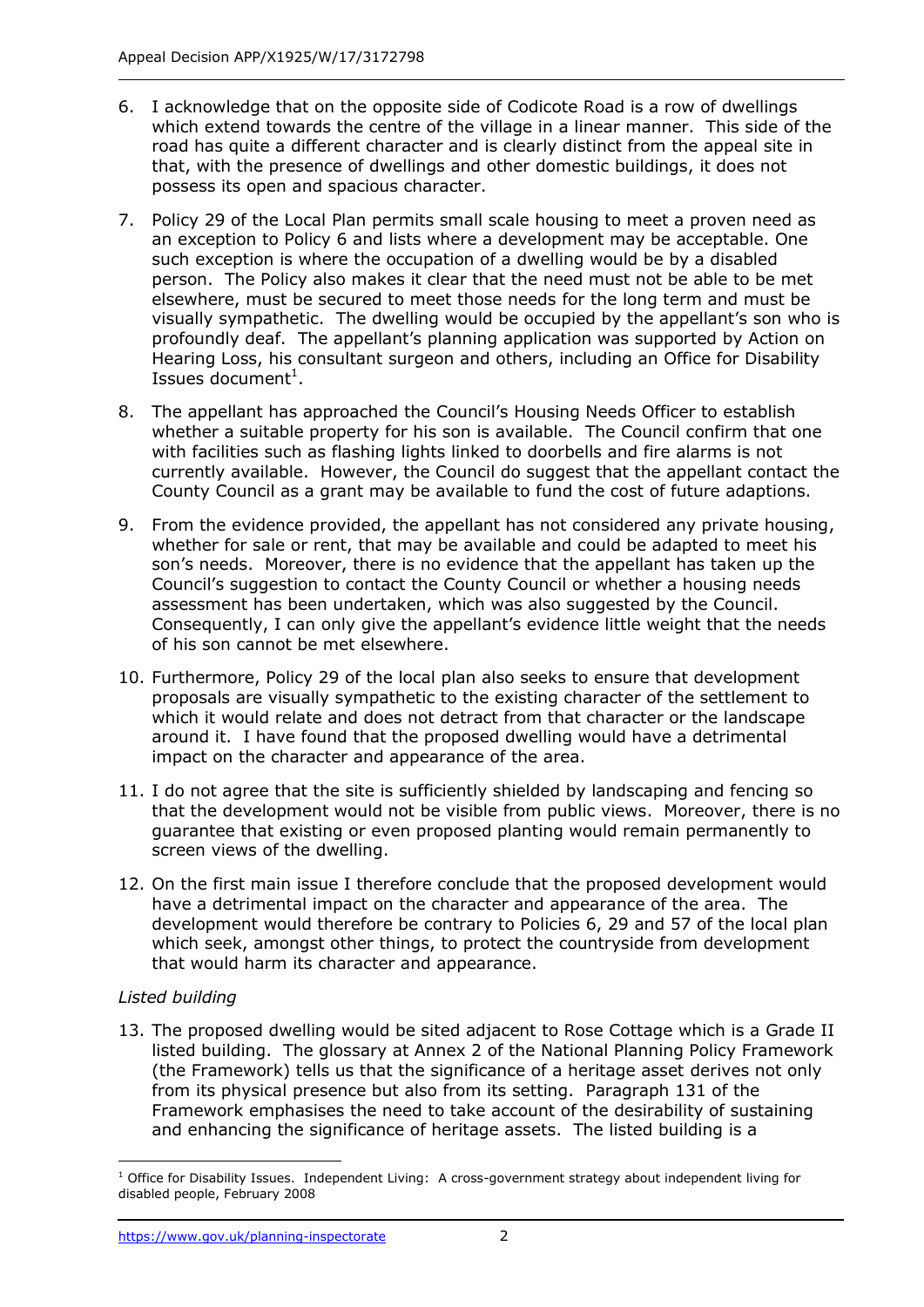designated heritage asset and paragraph 132 of the Framework states that great weight should be given to the asset's conservation.

- 14. Section 66 of the Planning (Listed Buildings and Conservation Areas) Act 1990 requires that in making decisions on planning applications and appeals which affects a listed building, special attention is paid to the desirability of preserving the building or its setting or any features of special architectural or historic interest which it possesses.
- 15. The appellant has provided a drawing to demonstrate the amount of development that has taken place at Rose Farm from 1989 to 2004. This includes several extensions and alterations to the listed building and a detached garage building. Nonetheless, Rose Cottage is clearly read as a detached farmstead, associated with a small group of buildings and set within open countryside. The more recent additions are reflective of the agricultural vernacular and relatively sympathetic to the setting.
- 16. The appellant states that the proposed dwelling would follow the design of a rural barn, which was considered an acceptable extension to the listed building in 2001 by English Heritage and the Council's Conservation Officer. In addition, the appellant maintains that the site already contains buildings and that there are other buildings in the vicinity of Rose Farm that were not deemed to harm its setting. However, no other analysis of the significance of the heritage asset, as required by paragraph 128 of the Framework, has been put forward by the appellant.
- 17. The proposed building is overtly residential in appearance as a result of the dormer windows, roof light, porch and chimney. Furthermore, the development would urbanise an area of the site that is currently open and devoid of development. Although sited outside of the central core of the listed building it would still have an impact on its setting by eroding the openness and rural setting that surrounds Rose Farm, which is a key contributor to the significance of the listed building. I am mindful that the Framework places considerable importance and weight which must be given to the desirability of preserving the setting of heritage assets, and any harm should require clear and convincing justification. English Heritage's acceptance of an extension to the listed building in 2001 is quite different to the detached dwelling before me and does not justify harming its setting.
- 18. I have identified that the setting of Rose Farm would be harmed directly as a result of the proposed development, by eroding the rural setting that surrounds the designated heritage asset. However, I find this harm to be less than substantial, and as result I must weigh it against the public benefits of the proposal, as required by paragraph 134 of the Framework. The appellant has not advanced any public benefits as a result of the development. Consequently, no evidence has been put forward that would outweigh the great weight that the Framework requires to be given to the conservation of heritage assets.
- 19. On the second main issue, I conclude that the proposed development would harm the setting of the listed building. The development is therefore in conflict with paragraphs 126 – 141 of the Framework and section 66 of the Planning (Listed Buildings and Conservation Areas) Act 1990 which requires, amongst other things, that great weight and special attention is paid to the desirability of preserving the listed building or its setting.

#### *Planning Balance*

20. The Council cannot demonstrate a 5 year supply of housing land. Paragraph 49 of the Framework tells us that in such circumstances relevant policies for the supply